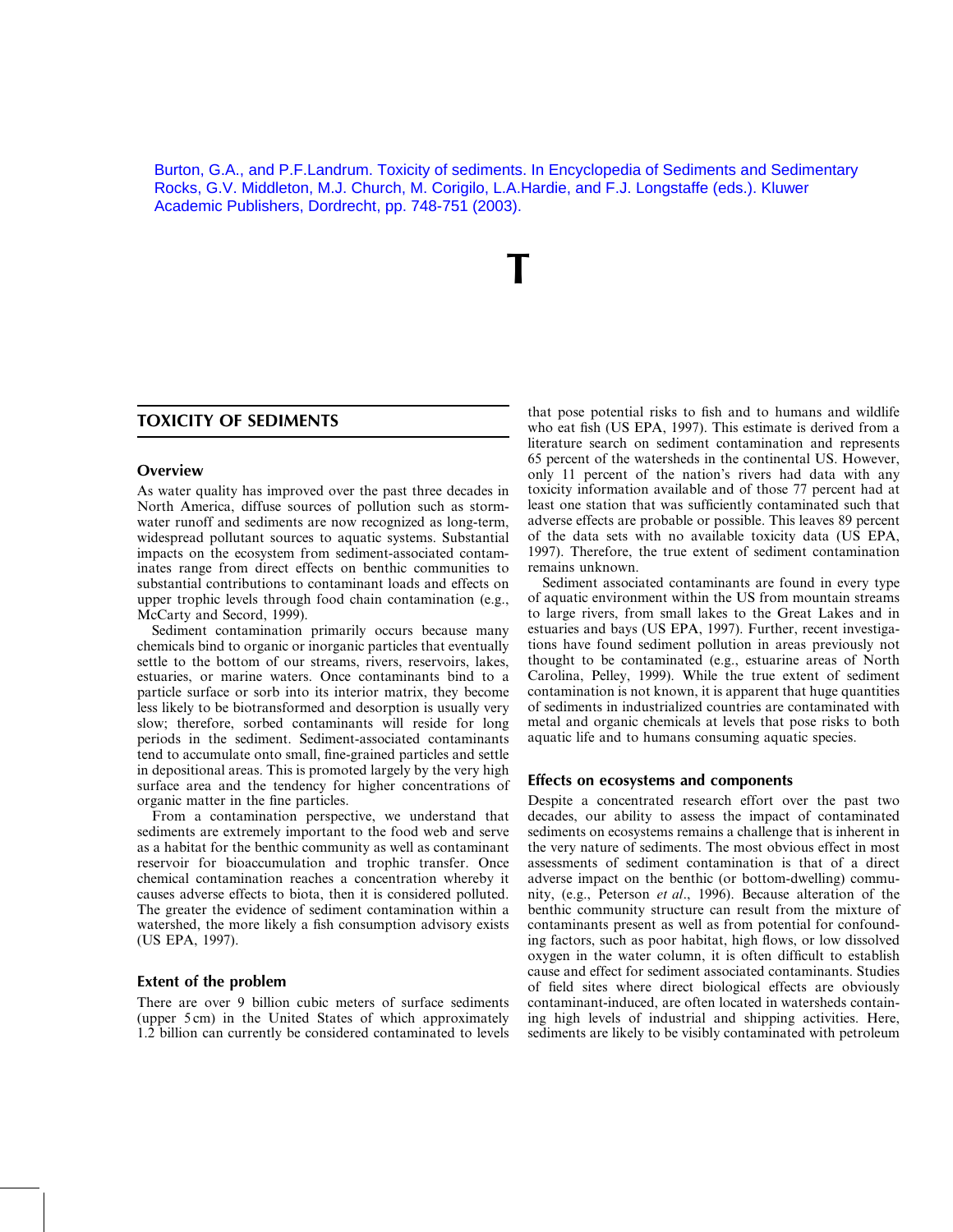products and may contain a myriad of metals, pesticides, and other synthetic non-polar organic chemicals, e.g., Grand Calumet River, Indiana. Thus, assigning cause-effect between single, specific chemicals and benthic communities becomes nearly impossible. Most of the detailed biological assessments dealing with contaminated sediments have dealt with freshwater systems, although several sediment risk assessments are currently underway in coastal harbor areas. Unfortunately, most of these risk assessments are only published in the "grey" literature and difficult to obtain.

It is not just infaunal (burrowing) benthic invertebrate organisms that demonstrate effects from sediment-associated contaminants. Many bottom-feeding fish have hepatic and epidermal neoplasms (tumors). There is a strong link between contaminated sediment and fish neoplasms in all the major water bodies of the US (Harshbarger and Clark, 1990). The sediment link for these neoplastic growths was clearly demonstrated in the Black River in Lorain, OH. The high incidence of neoplasms in brown bullhead showed a high correlation with high PAH sediment concentrations. These neoplasms resulted in age specific mortality in the bullheads. Once most of the PAH contaminated sediments were removed by dredging, the incidence of neoplastic growths declined sharply (Baumann and Harshbarger, 1995).

Sediment-associated contaminants have also become linked via food web transfer to impacts on upper trophic levels. Such transfer occurs with mercury and some organochlorines, such as PCBs and DDT that are poorly biotransformed and are hydrophobic; however with other chemicals these connections are more difficult to establish. From modeling exercises, food web transfer of persistent contaminants is important for maintaining the chemical concentrations observed in upper tropic levels and the benthic component is essential to account for the observed concentrations (Thomann et al., 1992; Morrison et al., 1996). Trophic transfer of sediment-associated contaminants has been documented in both freshwater systems (e.g., Lester and McIntosh, 1994) and marine systems (e.g., Maruva and Lee, 1998). In Saginaw Bay, Lake Huron, tree swallows were found to accumulate PCB from sediments. In some areas of the Great Lakes and in the Hudson River, NY, system reproductive damage has been observed for this species directly linked to PCB (Bishop et al., 1999; McCarty and Secord, 1999). Further, impacts to birds were observed in the Saginaw Bay system with reproductive effects on the Caspian terns following a 100 year flood event suggesting impacts through food web transfer from a latent sediment source (Ludwig et al., 1993). Thus, fresh pulses of contaminated sediments from the watershed can recharge the system resulting in impacts on the receiving system.

## Developing cause-effect links

The complexity of the distributions of contaminants, nutrients, other sediment/habitat characteristics and resident biota make accurate determinations of exposure and effects difficult, but not impossible. This reality suggests that accurate assessments of contaminant effects use a weight-of-evidence approach (i.e., gathering supporting data from several lines of investigation) to determine the extent or magnitude and cause of the contamination problem. The initial ideas on the weight-ofevidence approach took data from sediment chemistry, benthic community structure and sediment laboratory bioassays to establish a triad of information that could be used to

determine hazard (Chapman, 1986). This approach is continually improving with additional development on sediment bioassays (toxicity tests), interpretability of sediment chemistry, and the addition of new types of information such as in situ toxicity tests and residue (tissue chemical concentration)-effects information.

Sediment toxicity testing on whole field collected sediments and laboratory dosed sediments are an essential line-ofevidence that the contaminants in sediment can produce the effects that are observed in benthic communities. The earliest sediment bioassay was performed in the early 1970s and demonstrated avoidance behavior by amphipods for contaminated sediments. However, much of the work demonstrating the effect of sediment-associate contaminants came in the 1980s. By the mid 90's, standardized methods for whole sediment toxicity testing occurred within the US EPA, American Society for Testing and Materials (ASTM), and Environment Canada. These tests measured acute (short-term  $\leq$ 10 days) toxicity in benthic macroinvertebrates such as the amphipods Hyalella azteca, Rhepoxynius abronius, Ampelisca abdita, Eohaustorius estuarius and Leptocheirus plumulosus and the midges *Chironomus tentans* and *Chironomus riparius* (US EPA, 1994a,b; ASTM, 2000a). The primary measured response was mortality, but in the case of the midge, growth was included and reburial was an additional endpoint for the Rhepoynmius abronius. Unfortunately, most sediment toxicity test methods are focused on acute (short-term exposure) and not chronic (long-term exposure) toxicity. The measures of acute toxicity are not often adequate to detect the impacts on benthic communities. For instance, the 10-d test with Rhepoxynius abronius was not sensitive enough to describe the loss of amphipods from Lauritizen Channel in San Francisco Bay (Swartz et al., 1994). In reality, chronic toxicity is the more pervasive problem and it is the chronic responses, such as changes in reproduction that lead to population level responses. While recently developed chronic methods (US EPA, 2000, 2001) will greatly aid our ability to determine if sediments are toxic, their long duration and increased costs may impede their widespread adoption.

A large number of other species have been used for determining the toxicity of sediments, ranging from bacteria to fish and amphibians (Burton, 1991). The commonly used test species encompass trophic levels ranging from decomposers and producers to predators and representing multiple levels of biological organization. Comparisons of their sensitivities have shown a wide range of responses to different types of sediment contamination, with an equally wide range of discriminatory power (ability to detect differences between samples) (Burton *et al.*, 1996). This reality suggests that more than one or two species may be necessary to determine with certainty whether or not sediment contamination is ecologically significant.

The freshwater species that have been used successfully and most often in assessments of sediment toxicity include both water-column and benthic species: Selenastrum capriconutum, Daphnia magna, Ceriodaphnia dubia, Pimephales promelas, H. azteca, C. tentans and C. riparius, and Hexagenia limbata. Standard guides for whole sediment toxicity testing have also been published by the American Society for Testing and Materials for invertebrates, including H. azteca, C. tentans, C. riparius, the cladocerans Daphnia magna and Ceriodaphnia dubia, the mayfly Hexagenia, the Great Lakes amphipod Diporeia, and the oligochaete Tubifex tubifex (ASTM,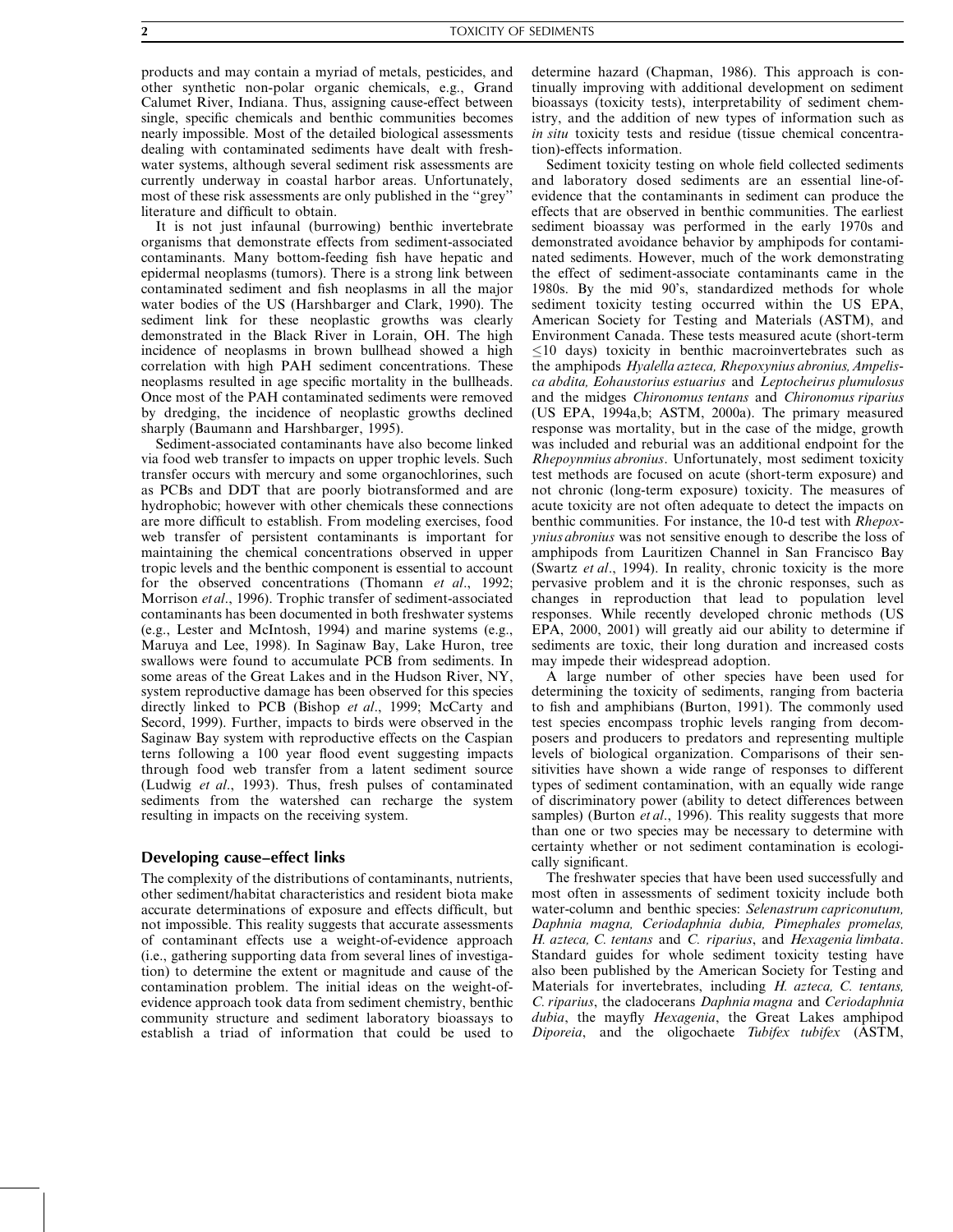$2000a-e$ ). Dredged material evaluations in the US follows the protocols published by the US EPA and US Army Corps of Engineers; in 1991 for dredged material proposed for ocean disposal, and protocols published in 1998 for dredged material proposed for disposal in "inland" waters of the US (USEPA-USACE, 1998). Canada's Ontario Ministry of the Environment has also published solid-phase test methods (Bedard et al., 1992).

Toxicity tests for marine and estuarine species also range from fish to bacteria. The marine and estuarine species frequently and successfully used in studies of sediment contamination include: the fish *Cyprinodum variegatus* and Menidia beryllina, and amphipods Rhepoxynius abronius, Ampelisca abdita, Eohaustorius estuarius, Grandidierella japonica and Leptocheirus plumulosus, the bivalves Haliotis rufescens, Crassostrea gigas and Mytilus sp. the echinoderms Strongylocentrotus purpuratus, Dendraster excentricus, and Arbacia punctulata, the polychaetes Dinophilus gyrociliatus and Neanthea arenaceodentata, the mysid Americamysis bahia (formerly Mysidopsis bahia), the algal Champia parvula, and the bacterial assay Microtox using *Vibrio fischeri*. As with freshwater tests, several "standard" methods for marine and estuarine organisms exist. The US EPA has standardized protocols for toxicity testing with the amphipods Rhepoxynius, Ampelisca, Eohaustorius, and Leptocheirus using a 10-d survival assay, a chronic 28-d survival, growth reproduction assay with Leptocheirus, and 28-d bioaccumulation assays with Macoma and Nereis (US EPA 1994b, 2001). The European OECD (Organization of Economic Cooperation and Development) is discussing the possibility of developing standardized sediment tests. Environment Canada has developed methods for sediments, elutriates, and leachate samples using *Vibrio fisheri* luminescence, sea urchins and sand dollars (echinoids), and seven amphipod species. Methods were recently published by the Chesapeake Bay Program for benthic testing using Lepocheirus plumulosus, Ampelisca abdita, Lepidactylus dytiscus, and Monoculodes edwardsi. Dredged materials in the US is tested using US EPA and US Army Corps of Engineers protocols. The American Society for Testing and Materials has standard procedures for amphipods, fish, mysids, echinoderm, and oyster early life stages, polychaetes, and algae (ASTM, 2000b-e).

Another component that is useful in establishing causality is linking sediment contaminant exposure and tissue-residue effects in organisms. Because many factors appear to alter the bioavailability of contaminants in sediments (Hamelink et al., 1994), approaches to establish links between the bodyresidue concentrations and effects in aquatic organisms provide the insight to better link the toxic response directly to contaminants. Data has been amassing over the course of the past several years that allow the direct comparison of some residue levels with acute and chronic effects (www.wes.army.mil/el/ered; Jarvinen and Ankley, 1999). However, the data base is very limited at this time, thus there is still need to establish a weight-of-evidence approach for developing the link between the observed response and the presence of contaminants in sediments.

The second recent development to assist in the formation of the link between sediment contaminants, responses in the laboratory and observed responses in the field is that of insitu tests. These are tests that are conducted in the field. One approach uses confined organisms, such as traditional surrogates (e.g., Daphnia magna, Ceriodaphnia dubia, H. azteca, C. tentans, Lumbriculus variegatus, Pimephales promelas) or indigenous species in chambers, cages, bags, or corrals. Organisms are placed in test chambers, which optimize exposures to sediments, pore waters, and/or overlying waters, and are exposed in the field from time periods ranging from a day to months. This approach has a number of advantages, in that it can better simulate real-world exposures, which may fluctuate dramatically over a period of hours, reduces sampling/experimental related artifacts, and allows for more natural interactions of potentially critical physical and chemical constituents than do laboratory conditions (e.g., Channie and Burton, 2000).

Traditionally sediment contamination was determined by assessing the bulk chemical concentrations of individual compounds often comparing to some background or reference value. The desire to have chemical parameters to evaluate the hazard of sediments has focused primarily on two approaches: (1) a statistical approach to establish the relationship between sediment contamination and toxic response; and (2) a theoretically based approach that attempted to account for differences in bioavailability through equilibrium partitioning.

The original sediment quality guidelines (SOGs) that were compared to a reference or to background provided little insight into the impact of sediment contaminants. Therefore, SQGs for individual chemicals were developed that relied on paired field sediment chemistry with field or laboratory biological effects data. They are often based on frequency distributions and account for the impact of all chemicals present, but do not establish cause and effect. These approaches have also been shown to be useful and predictive of biological effects in many (but not all) marine and freshwater systems (e.g., Long et al., 1998).

However, the issue of bioavailability remains (that portion of the chemical that is available for biological uptake and subsequent adverse effects). The equilibrium partitioning approach attempts to address this issue specifically. This approach suggested that interstitial water concentrations represented the equivalent chemical activity for exposure of aquatic organisms, and chemical concentrations could be determined from an equilibrium partitioning calculation (Di Toro etal., 1991). The equilibrium partitioning calculation was particularly important for attempting to account for the changes in bioavailability that occur with changes in amounts of organic matter in sediments.

This method has also been applied to metals by accounting for the interactions with acid volatile sulfide. Five metals, Cd, Ni, Pb, Zn, and Cu, form insoluble sulfides and so their toxicity is limited by the amount of sulfide in the sediment. Toxicity is observed when the amount of metal stoichiometrically exceeds the amount of sulfide that can bind it. A clear demonstration of the utility of this approach was shown for Cd toxicity to amphipods, Ampelisca abdita and Rhepoxynius hudsoni in marine sediments. Like the case for organic contaminants, the toxicity predicted from this approach has been sometimes over predicted usually because of the presence of other ligands that bind the metals (Ankley *et al.*, 1993).

When comparisons have been made between the equilibrium-partitioning (EQP) method and other measures of sediment quality to estimate toxic response, the sediment quality guideline values and their predictive ability were comparable, *i.e.*, in greater than 70 percent of samples toxicity or absence of toxicity were correctly predicted. However, when comparing the predictive ability for field sites, EQP consistently gave more type II errors, false negatives, than other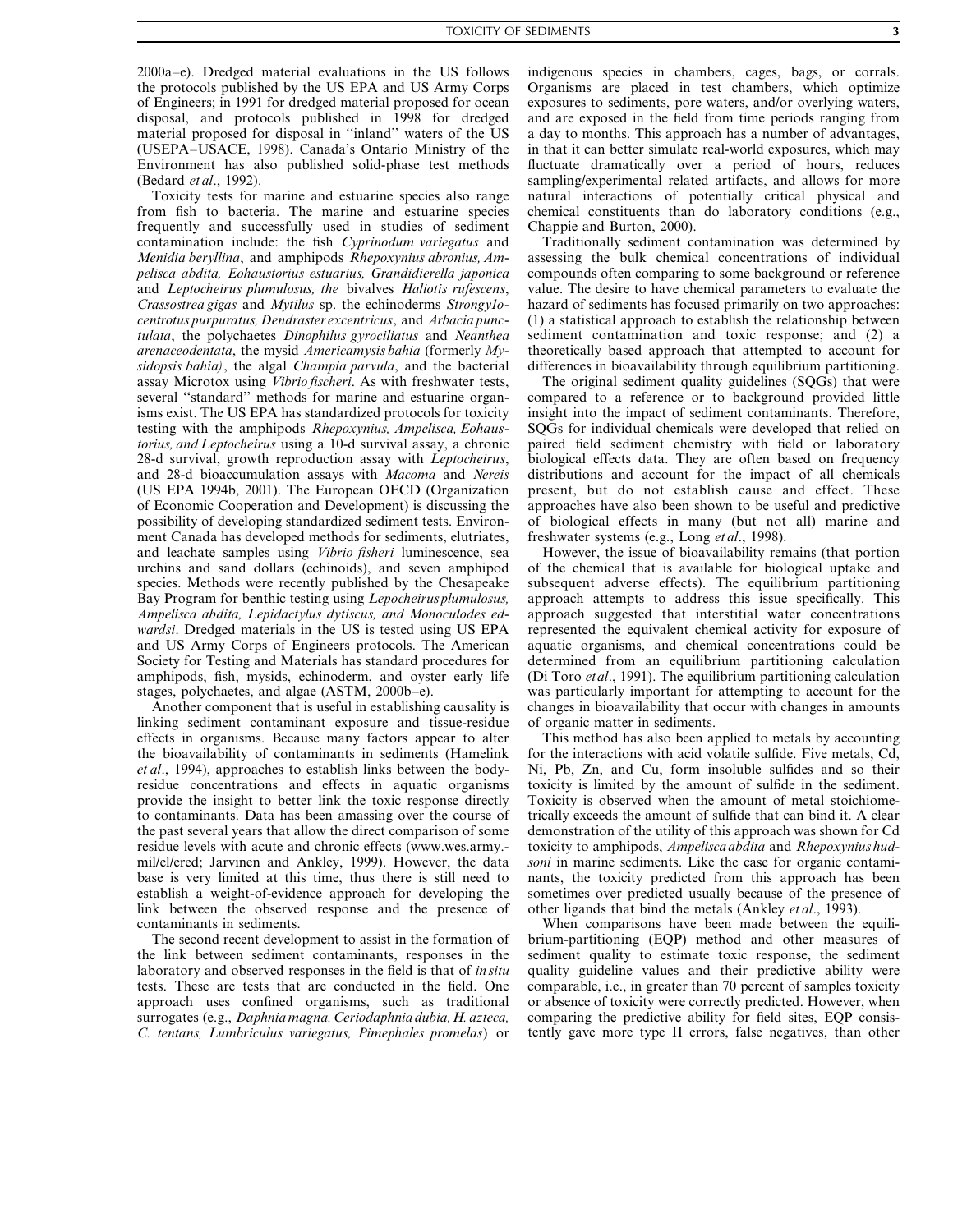sediment quality guidelines (Ingersoll *et al.*, 1997). This likely results from failure to account for the wide variety compounds that exist in sediment and their interactions.

Risk-assessment for sediment-associated contaminants is a relatively new field and is developing rapidly (Ingersoll et al., 1997). The strengths and limitations of the various assessment methods dictates that a weight-of-evidence approach define the significance and role of sediment-associated contaminants on the aquatic environment and also through food web transfer to terrestrial species. This approach should include an integrated approach, which identifies and ranks stressors using habitat, physical, and chemical measures, biological community structure, toxicity, and bioaccumulation descriptors. Use of these tools can provide essential characterizations of key watershed sources, sensitive receptors, natural variation, and both natural and anthropogenic stressors. Only with the use of multiple tools and an understanding of their interactions can reliable determinations of sediment pollution and long-term consequences be made. Then cost-effective, environmentally protective management decisions can be made about the type, extent, and need for sediment remediation.

G. Allen Burton Jr and Peter F. Landrum

#### **Bibliography**

- ASTM, 2000a. Test method for measuring the toxicity of sedimentassociated contaminants with freshwater invertebrates. E1706-00.<br>In Annual Book of ASTM Standards. Volume 11.05, American Society for Testing and Materials, West Conshohocken, PA.
- ASTM, 2000b. Annual Book of ASTM Standards. Section 11 Water and Environmental Technology E1367. Biological Effects and Environmental Fate; Biotechnology; Pesticides: Standard guide for conducting 10-day static sediment toxicity tests with marine and estuarine amphipods. Section 11.05 American Society for Testing and Materials. West Conshohocken, PA.
- ASTM, 2000c. Annual Book of ASTM Standards. Section 11 Water and Environmental Technology E1191. Biological Effects and Environmental Fate; Biotechnology; Pesticides: Standard guide for conducting life-cycle toxicity tests with saltwater mysids. Section 11.05 American Society for Testing and Materials. West Conshohocken, PA.
- ASTM, 2000d. Annual Book of ASTM Standards. Section 11 Water and Environmental Technology E729. Biological Effects and Environmental Fate; Biotechnology; Pesticides: Standard guide for conducting acute toxicity tests on test materials with fishes, macroinvertebrates, and amphipods. Section 11.05 American Society for Testing and Materials. West Conshohocken, PA.
- ASTM, 2000e. Annual Book of ASTM Standards. Section 11 Water and Environmental Technology E1498. Biological Effects and Environmental Fate; Biotechnology; Pesticides: Standard guide for conducting sexual reproduction tests with seaweeds. 11.05 American Society for Testing Materials. West Conshohocken, PA.
- Ankley, G.T., Mattson, V.R., Leonard, E.N., West, C.W., and Bennett, J.L., 1993. Predicting the acute toxicity of copper in freshwater sediments: evaluation of the role of acid volatile sulfide. Environmental Toxicology and Chemistry, 12: 315-320.
- Baumann, P.C., and Harshbarger, J.C., 1995. Decline in liver neoplasms in wild brown bullhead catfish after coking plant closes and environmental PAHs plummet. Environmental Health Perspectives, 103: 168-170.
- Bedard, D.C., Hayton, A., and Persaud, D., 1992. Ontario Ministry of the Environment Laboratory Sediment Biological Testing Protocol, Ontario Ministry of the Environment, Toronto, Ontario, Canada, draft report.
- Bishop, C.A., Mahony, N.A., Trudeau, S., and Pettit, K.E., 1999.<br>Reproductive success and biochemical effects of tree swallows (Tachycineta bicolor) exposed to chlorinated hydrocarbon contaminants in wetlands of the Great lakes and St Lawrence River

Basin, USA, and Canada. Environmental Toxicology and Chemistry,  $18.263 - 271$ 

- Burton, G.A. Jr, 1991. Assessing freshwater sediment toxicity. Environmental Toxicology and Chemistry, 10: 1585-1627.
- Burton, G.A. Jr, Ingersoll, C., Burnett, L., Henry, M., Hinman, M., Klaine, S., Landrum, P., Ross, P., and Tuchman, M., 1996. A comparison of sediment toxicity test methods at three Great Lake Areas of concern. Journal of Great Lakes Research, 22: 495-511.
- Chapman, P.M., 1986. Sediment quality criteria from the sediment quality triad: an example. Environmental Toxicology and Chemistry,  $5:957-964$
- Chappie, D.J., and Burton, G.A. Jr, 2000. Applications of aquatic and sediment toxicity testing in situ. Journal of Soil and Sediment Contamination, 9: 219-246.
- Di Toro, D.M., Zarba, C.S., Hansen, D.J., Berry, W.J., Swartz, R.C., Cowen, C.E., Pavlou, S.P., Allen, H.E., Thomas, N.A., and Paquin, P.R., 1991. Technical basis for establishing sediment quality criteria for nonionic organic chemicals by using equilibrium partitioning. Environmental Toxicology and Chemistry, 12:  $1541 - 1583.$
- Hamelink, J.L., Landrum, P.F., Bergman, H.L., and Benson, W.H., 1994. Bioavailability: Physical, Chemical, and Biological Interactions. Boca Raton, FL: Lewis Publishers
- Harshbarger, J.C., and Clark, J.B., 1990. Epizootiology of neoplasms in bony fish of North America. Science of the Total Environment, 94:  $1 - 32$
- Ingersoll, C.G., Dillon, T., and Biddinger, G.R., 1997. Ecological Risk Assessment of Contaminated Sediments. Pensacola, FL: Society of Environmental Toxicology and Chemistry Press.
- Jarvinen, A.W., and Ankley, G.T., 1999. Linkage of Effects to Tissue re-<br>sidues: Development of a Comprehensive Database for Aquatic Organisms Exposed to Inorganic and Organic Chemicals. Penscola, FL: Society of Environmental Toxicology and Chemistry Press.
- Lester, D.C., and McIntosh, A., 1994. Accumulation of polychlorinated biphenyl congeners from Lake Champlain sediments by  $My$ sis relicta. Environmental Toxicology and Chemistry, 13: 1825–1841.
- Long, E.R., Field, L.J., and MacDonald, D.D., 1998. Predicting toxicity in marine sediments with numerical sediment quality guidelines. Environmental Toxicology and Chemistry, 17: 714-727.
- dwig, J.P., Auman, H.J., Kurita, H., Ludwig, M.E.,<br>Campbell, L.M., Giesy, J.P., Tillitt, D., Jones, P., Yamashita, N., Ludwig. J.P., Tanabe, S., and Tatsukawa, R., 1993. Caspian tern reproduction in the saginaw bay ecosystem following a 100-year flood event. Journal of Great Lakes Research, 96-108.
- Maruya, K.A., and Lee, R.F., 1998. Biota-sediment accumulation and trophic transfer factors for extremely hydrophobic polychlorinated biphenyls. Environmental Toxicology and Chemistry, 17: 2463-2469.
- McCarty, J.P., and Secord, A.L., 1999. Reproductive ecology of tree swallows (Tachycineta bicolor) with high levels of polychlorinated biphenyl contamination. Environmental Toxicology and Chemistry,  $18: 1433 - 1439.$
- Morrison, H.A., Gobas, F.A.P.C., Lazar, R., and Haffner, G.D., 1996. Development and verification of a bioaccumulation model for organic contaminants in benthic invertebrates. Environmental Toxicology and Technology, 30: 3377-3384.
- Pelley, J., 1999. North Carolina considers controls to protect contaminated waters. Environmental Toxicology and Technology,  $33:10A$
- Peterson, C.H., Kennicutt II, M.C., Green, R.H., Montagna, P., Harper, D.E. Jr., Powell, E.N., and Roscigno, P.F., 1996. Ecological consequences of environmental perturbations associated with offshore hydrocarbon production: a perspective on long-term exposures in the Gulf of Mexico. Canadian Journal of Fisheries and Aquatic Sciences, 53: 2637-2654.
- Swartz, R.C., Cole, F.A., Lamberson, J.O., Ferraro, S.P., Schults, D.W., DeBen, W.A., Lee II, H., and Ozretich, R.J., 1994. Sediment toxicity, contamination, and amphipod abundance at a DDT- and Dieldrin-contaminated site in San Francisco Bay. Environmental Toxicology and Chemistry, 13: 949-962.
- Thomann, R.V., Connolly, J.P., and Parkerton, T.F., 1992. An equilibrium model of organic chemical accumulation in aquatic food webs with sediment interaction. Environmental Toxicology and Chemistry, 11: 615-629.

Environmental, Protection Agency, 1994a. Methods for measuring the